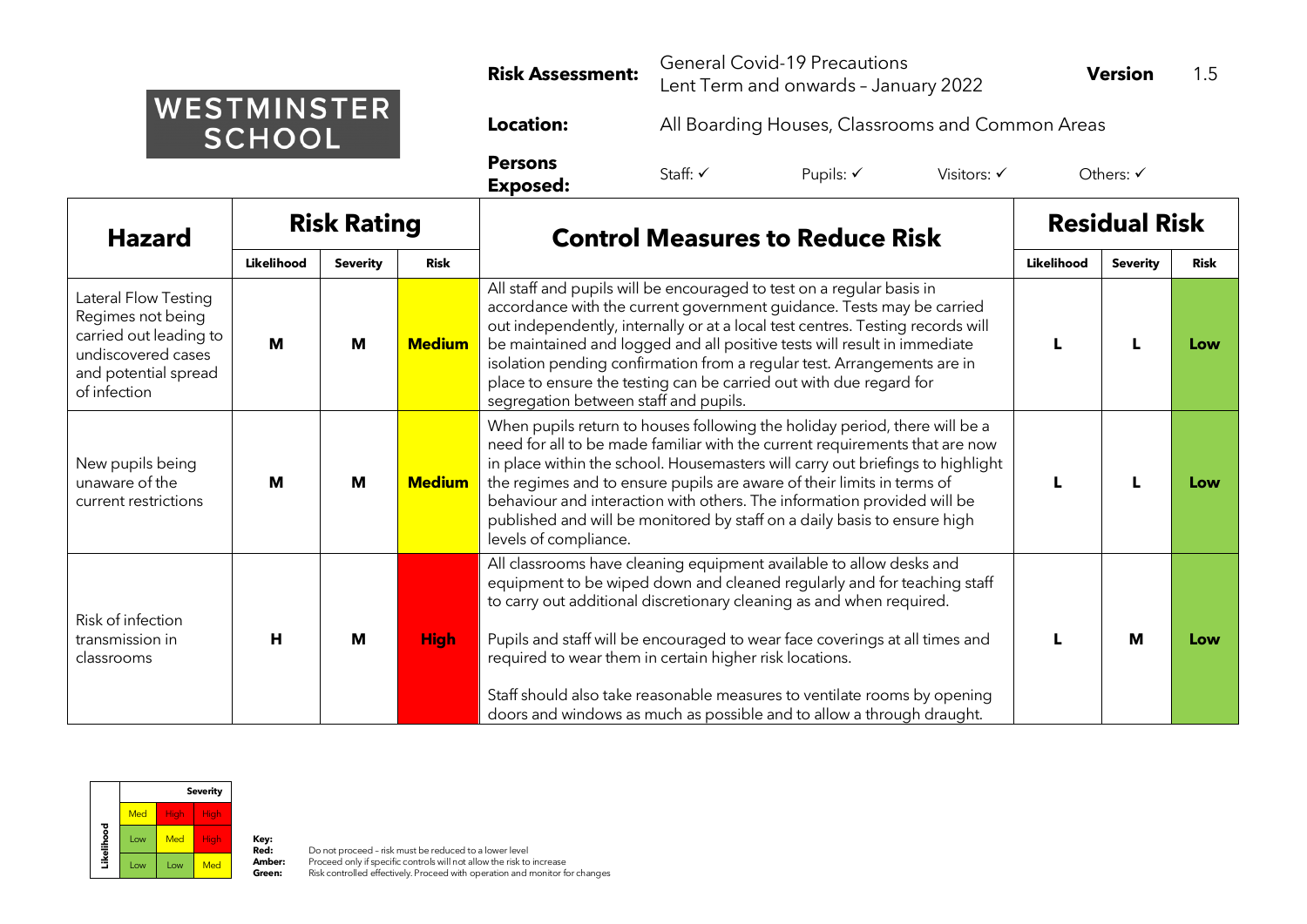| Houses not providing<br>a Covid-19 safe<br>environment                           | M | M | Arrangements for the management of risk within the houses will continue<br>with the same procedures as in previous resumptions. Each Boarding<br>House will be cleaned prior to the start of term and on a regular basis<br>throughout the term, giving particular attention to surfaces that are able to<br>harbour airborne particles.<br>Signs will be installed to alert all within the houses and throughout each<br>school building to remind all staff and pupils to maintain hygiene and to<br>ensure ongoing awareness of the necessary regimes. Natural ventilation<br>will be maximised wherever possible, taking into account temperature and<br><b>Medium</b><br>weather conditions in order to give improve air flow throughout the<br>building. An isolation area will be identified within each house and within<br>other school buildings to ensure isolation / quarantine can be achieved if<br>required.<br>Staff will continue to socially distance from one another as much as possible<br>and from contractors who may also be working within the house or<br>department. Social spaces within the boarding house will be controlled at<br>the discretion of the Housemaster. |                                                                                                                                                                                                                                                                                                                                                                                                                                                                                                                                                                                                                                                                                   | L | M | Low |
|----------------------------------------------------------------------------------|---|---|-----------------------------------------------------------------------------------------------------------------------------------------------------------------------------------------------------------------------------------------------------------------------------------------------------------------------------------------------------------------------------------------------------------------------------------------------------------------------------------------------------------------------------------------------------------------------------------------------------------------------------------------------------------------------------------------------------------------------------------------------------------------------------------------------------------------------------------------------------------------------------------------------------------------------------------------------------------------------------------------------------------------------------------------------------------------------------------------------------------------------------------------------------------------------------------------------------|-----------------------------------------------------------------------------------------------------------------------------------------------------------------------------------------------------------------------------------------------------------------------------------------------------------------------------------------------------------------------------------------------------------------------------------------------------------------------------------------------------------------------------------------------------------------------------------------------------------------------------------------------------------------------------------|---|---|-----|
| Inadequate<br>precautions in<br>Sporting and Co-<br><b>Curricular Activities</b> | М | M | <b>Medium</b>                                                                                                                                                                                                                                                                                                                                                                                                                                                                                                                                                                                                                                                                                                                                                                                                                                                                                                                                                                                                                                                                                                                                                                                       | The assessment of sporting and co-curricular activities will be made by<br>respective Heads of Department and in light of the requirement to socially<br>distance. Additional advice will continue be sought from each sporting<br>governing body regarding the restrictions and precautions that need to be<br>taken.                                                                                                                                                                                                                                                                                                                                                            |   |   | Low |
| Poor cleaning and<br>hygiene standards                                           | M | M | <b>Medium</b>                                                                                                                                                                                                                                                                                                                                                                                                                                                                                                                                                                                                                                                                                                                                                                                                                                                                                                                                                                                                                                                                                                                                                                                       | Enhanced cleaning standards have been arranged to ensure all areas are<br>cleaned and sanitised by cleaning staff more frequently throughout the<br>day. Records of cleaning will be maintained by CH&Co. This will involve<br>wiping down surfaces after lessons, wiping down commonly touched<br>surfaces including door handles, push pads, etc.<br>All houses and departments have been issued with their own cleaning<br>equipment in order to carry out additional cleaning as and when this is felt<br>to be necessary by any member of staff. Cleaning staff have been given<br>additional instruction and training by CH&Co to ensure effective cleaning is<br>achieved. |   | M | Low |

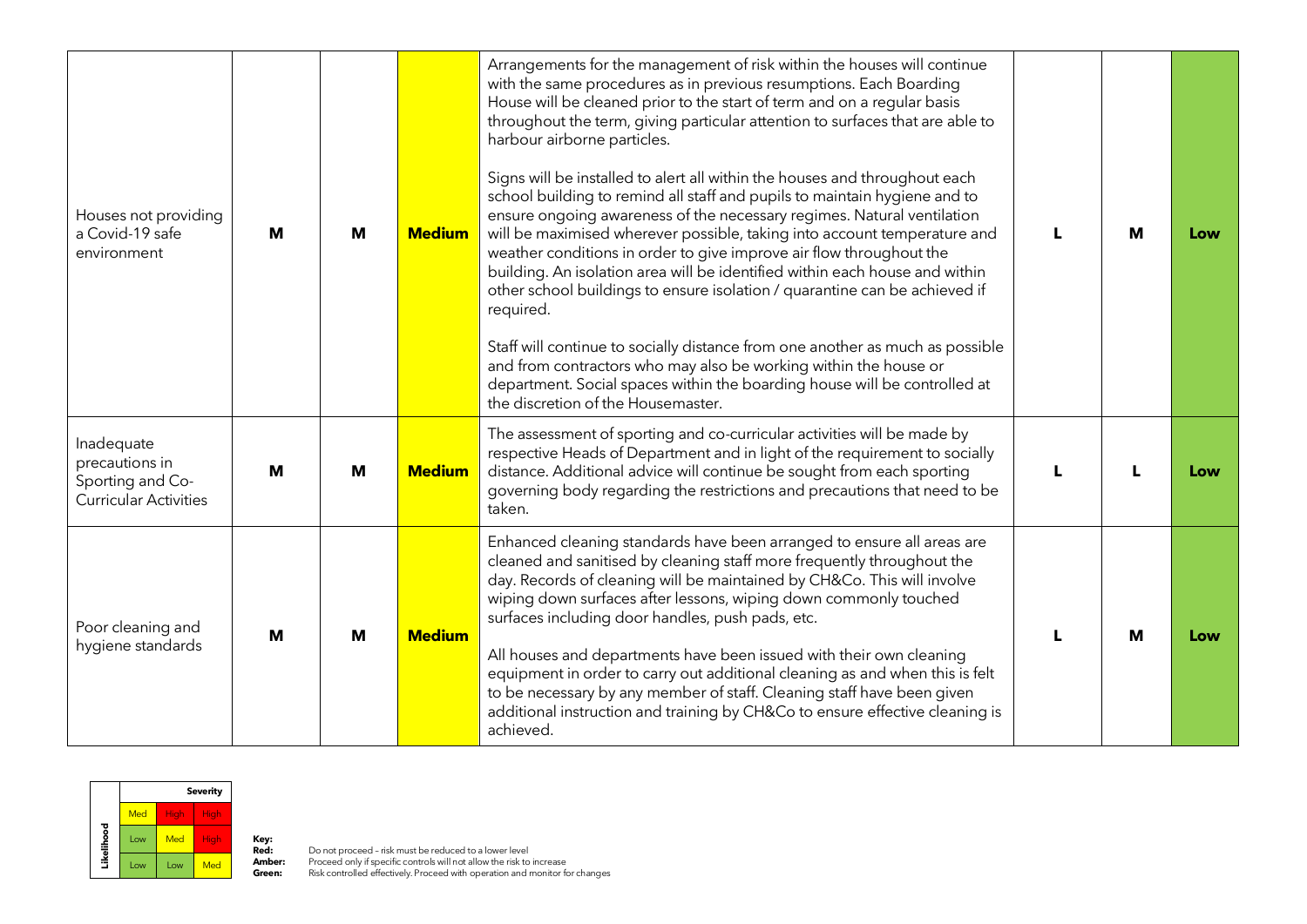| <b>Pupils Mixing</b>                                 | M<br>M |   | Restricting pupils mixing in the current period is not deemed as being<br>necessary but is a precaution that can be reserved for implementation in<br>the event of an outbreak in a class or year group.<br>Access to houses has been restricted, with social activities between houses<br><b>Medium</b><br>expected to take place outside. Pupils socialising within their own houses<br>are expected to do so in smaller groups.<br>A short term 'bubble' could be used to restrict Covid spreading for a short<br>period. |                                                                                                                                                                                                                                                                                                                                                                                                                                                                                                                                                                                                                                                                                                                                                                                                                       |  |   | Low |
|------------------------------------------------------|--------|---|------------------------------------------------------------------------------------------------------------------------------------------------------------------------------------------------------------------------------------------------------------------------------------------------------------------------------------------------------------------------------------------------------------------------------------------------------------------------------------------------------------------------------|-----------------------------------------------------------------------------------------------------------------------------------------------------------------------------------------------------------------------------------------------------------------------------------------------------------------------------------------------------------------------------------------------------------------------------------------------------------------------------------------------------------------------------------------------------------------------------------------------------------------------------------------------------------------------------------------------------------------------------------------------------------------------------------------------------------------------|--|---|-----|
| Lack of sufficient<br>hand washing and<br>sanitising | M      | M | <b>Medium</b>                                                                                                                                                                                                                                                                                                                                                                                                                                                                                                                | All pupils and staff should wash their hands regularly with soap and water<br>or by using a sanitising station. Additional stations are posted throughout<br>the school and within departments and will be replenished regularly with<br>dedicated resource available to ensure stocks remain in place.<br>Pupils are required to sanitise their hands on entering a building, and<br>entering a room.<br>Staff will ensure pupils are encouraged to wash hands frequently and to do<br>so diligently, in line with government guidance.                                                                                                                                                                                                                                                                              |  | M | Low |
| Pupil(s) becoming<br>unwell                          | M      | М | <b>Medium</b>                                                                                                                                                                                                                                                                                                                                                                                                                                                                                                                | In line with government guidelines for the return of schools, all pupils will<br>be expected to take a Lateral Flow Testing regime to help ensure their<br>health is monitored initially and then on an ongoing basis.<br>Additionally, pupils will continue to be monitored closely for signs of illness;<br>all staff are able to make an initial assessment of the symptoms and should<br>send pupils to the Medical Centre immediately. Careful consideration by<br>the Medical Team will then be given to whether they require isolation due<br>to their symptoms or if they should leave school to isolate.<br>In the event of the pupil showing symptoms of Covid-19, then isolation with<br>parents/guardians will continue for five days or until a regular test can be<br>carried out to confirm diagnosis. |  |   | Low |

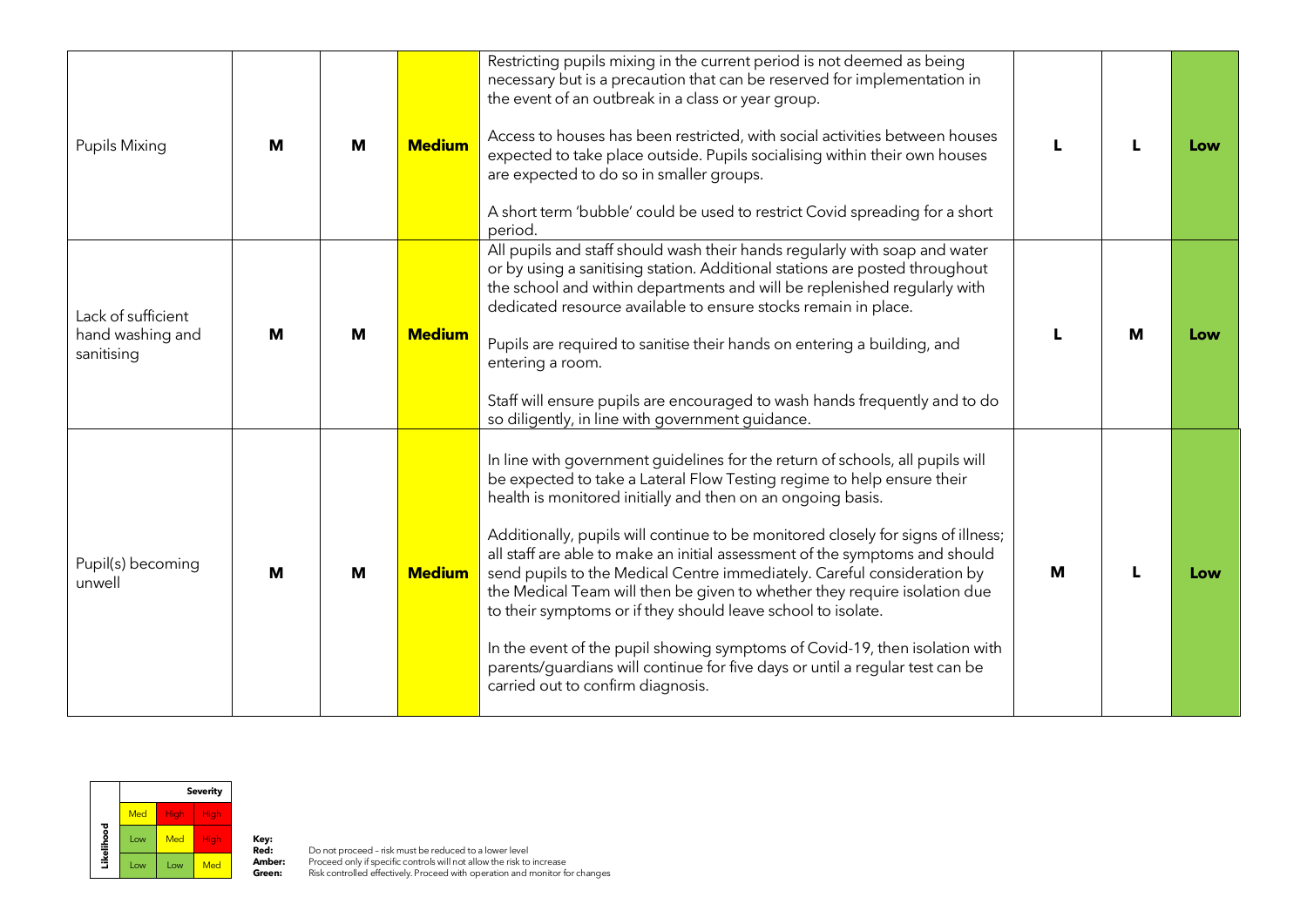| Staff becoming<br>unwell                                                    | M | M                                                                                                                                                                                                                                                                                                                                                                                                                                       | Should any member of staff develop symptoms of Covid-19, they should<br>immediately leave their normal working environment and return home to<br>self-isolate before obtaining a test in order to establish the nature of their<br><b>Medium</b><br>illness. They should inform their line manager immediately and keep them<br>informed if a positive test is received and should isolate according to HMG<br>guidance |                                                                                                                                                                                                                                                                                                                                                                                                                 | M |     | Low |
|-----------------------------------------------------------------------------|---|-----------------------------------------------------------------------------------------------------------------------------------------------------------------------------------------------------------------------------------------------------------------------------------------------------------------------------------------------------------------------------------------------------------------------------------------|-------------------------------------------------------------------------------------------------------------------------------------------------------------------------------------------------------------------------------------------------------------------------------------------------------------------------------------------------------------------------------------------------------------------------|-----------------------------------------------------------------------------------------------------------------------------------------------------------------------------------------------------------------------------------------------------------------------------------------------------------------------------------------------------------------------------------------------------------------|---|-----|-----|
| Increased Risk of<br>Infection During First<br>Aid and Medical<br>Treatment | M | М                                                                                                                                                                                                                                                                                                                                                                                                                                       | <b>Medium</b>                                                                                                                                                                                                                                                                                                                                                                                                           | Staff who are administering first aid and medical treatment should be made<br>aware of the need to do so from a distance, without compromising social<br>distancing wherever possible. Should an injury or medical condition require<br>physical intervention, PPE should be worn by the first aider to reduce the<br>risk of virus contamination via bodily fluids with PPE included in all first aid<br>kits. |   |     | Low |
| Risk of<br>Contamination in<br>House and other<br>social spaces             | M | M                                                                                                                                                                                                                                                                                                                                                                                                                                       | House and social spaces will be overseen by staff to highlight the need for<br><b>Medium</b><br>care at all times during social periods. Pupils will be made aware of the<br>conduct that is / is not acceptable in the interests of hygiene.                                                                                                                                                                           |                                                                                                                                                                                                                                                                                                                                                                                                                 |   | м   | Low |
| Outbreak caused by<br>Visitors to School                                    | M | Visitors will be required to self-declare any symptoms or concerns prior to<br>arrival.<br>Reception Staff and those who arrange visits should ensure visitors are<br><b>Medium</b><br>M<br>aware of the social distancing requirements and the need to bring and<br>wear a face covering before entering the school. Meetings should continue<br>to be held with good levels of natural ventilation provided and social<br>distancing. |                                                                                                                                                                                                                                                                                                                                                                                                                         |                                                                                                                                                                                                                                                                                                                                                                                                                 |   | Low |     |
| Infection risk during<br>Assemblies and<br><b>Church Services</b>           | M | М                                                                                                                                                                                                                                                                                                                                                                                                                                       | <b>Medium</b>                                                                                                                                                                                                                                                                                                                                                                                                           | All assemblies and services within the Abbey or Chapel will be carried out<br>with face coverings and the venues will be subject to cleaning regimes,<br>before and after services will be in place and assemblies will be held in<br>bubbles.                                                                                                                                                                  |   |     | Low |



**Red:** Do not proceed - risk must be reduced to a lower level<br>**Amber:** Proceed only if specific controls will not allow the risk to increase<br>**Green:** Risk controlled effectively. Proceed with operation and monitor for chan